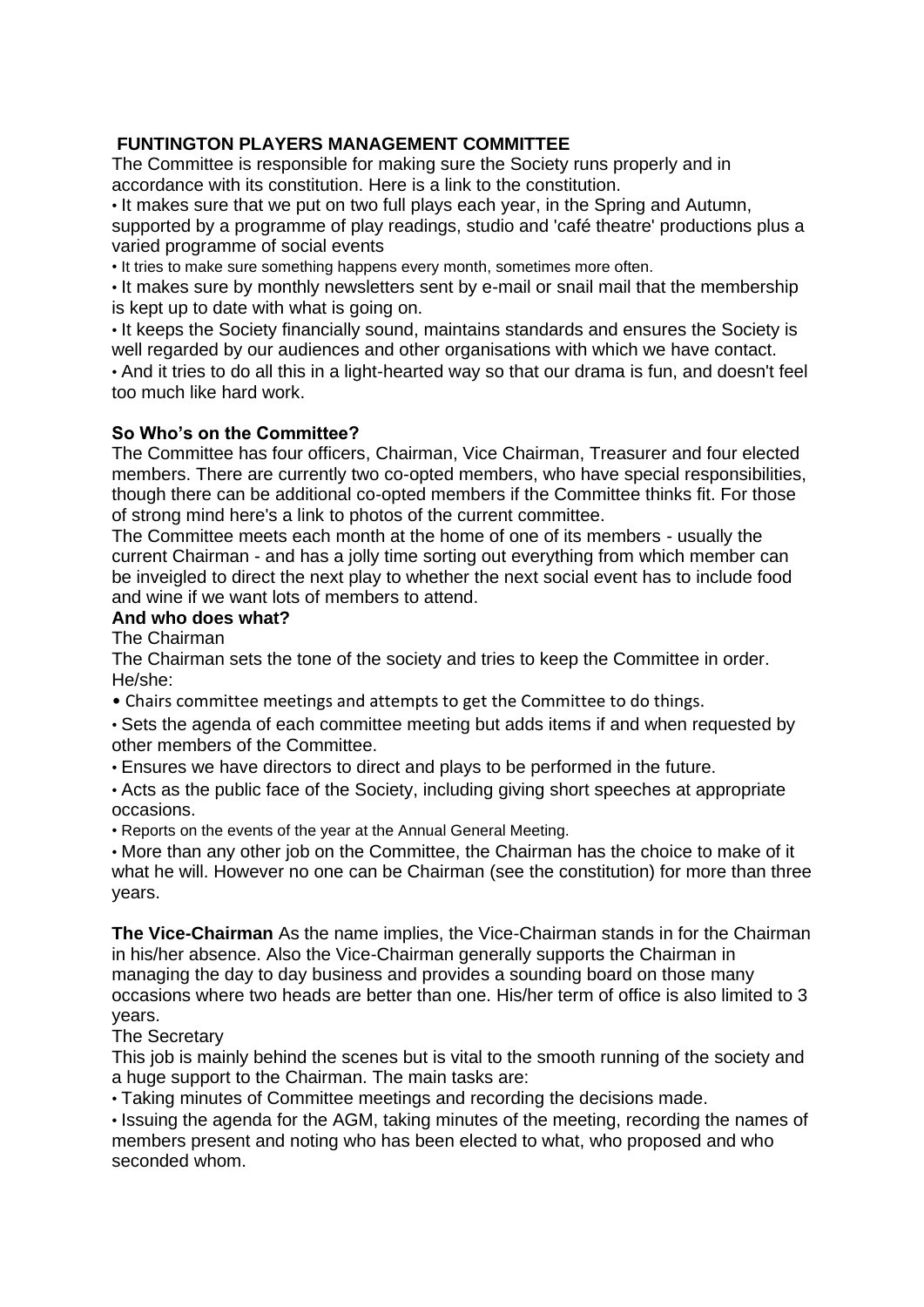• Sending and receiving correspondence such as the occasional letters of thanks, support, congratulation or condolence, and generally acting as point of contact. • Making sure that we get performing rights for plays and that enough scripts are ordered.

• Keeping records such as minutes (for at least three years), the constitution, and copies of any decision that results in a significant change to how we run.

• Signing any legal and official documents on behalf of the society.

## **The Treasurer**

Self evidently, the Treasurer looks after the money side. He/she:

- Provides auditable records and arranges an annual independent audit.
- Ensures standing costs are met. These include things like insurances, hall hire, subscriptions.
- Keeps track of money collected and money spent,
- Collects members' annual subscriptions (which requires persistence and a thick skin).
- Reports monthly to the Committee on monies spent and balances held,
- Prepares an Annual Statement of Accounts for the AGM. This will include breakdowns as to the profitability of each play and any unusual or exceptional costs.

## **1. Elected Committee Members**

Between them the committee members do a variety of essential jobs including:

• Keeping the membership lists up to date. Harder than it sounds!

• Keeping the 'contacts' list up to date. Contacts are people who have been to our plays, liked them, and want to come again. A critical list, and it's one of the reasons we manage to sell out productions time after time.

• Preparing the monthly Newsletter. This is our primary means of keeping in touch with the membership and letting them know what events are planned. It goes out by e-mail or snail mail.

•• Updating the Website. Now becoming more and more important as a means of communicating with our members, and of attracting new members.

• •• Resident Stage Manager. This is a critical technical role. The RSM knows how the hall and stage work, how the lights and sound are plumbed in, where everything is stored, locked and unlocked, fixes things and people, keeps the peace, and generally remembers stuff that others forget or think happens by magic somehow.

• • Booking the Hall. Lots of other organisations use the Village Hall and we have to plan years ahead to get the dates we need.

• • Village Hall Liaison. This is very important as it is our 'home' and we need to be involved in how it is run, identify ways in which we can offer support, either financially or through the expertise of our members, and in particular - as there are plans for a new hall to be built within the next five years - in its future development.

• New Membership Secretary. Being the first point of contact for potential members, welcoming new members and arranging for them to come along to an event.

• • Publicity Manager. Contacts with the local press and people who publish parish• Publicity Manager. Contacts with the local press and people who publish parish newsletters etc. need to be maintained long term. Therefore it is better done by one of the committee than by the production team for each show. The publicity team will also organise photo shoots for the cast, rehearsal shots if needed for the press and dress rehearsal pictures, as well as making up the display boards.

• • Printing. There is a well established process for printing posters, fliers and tickets organised by members of the committee.